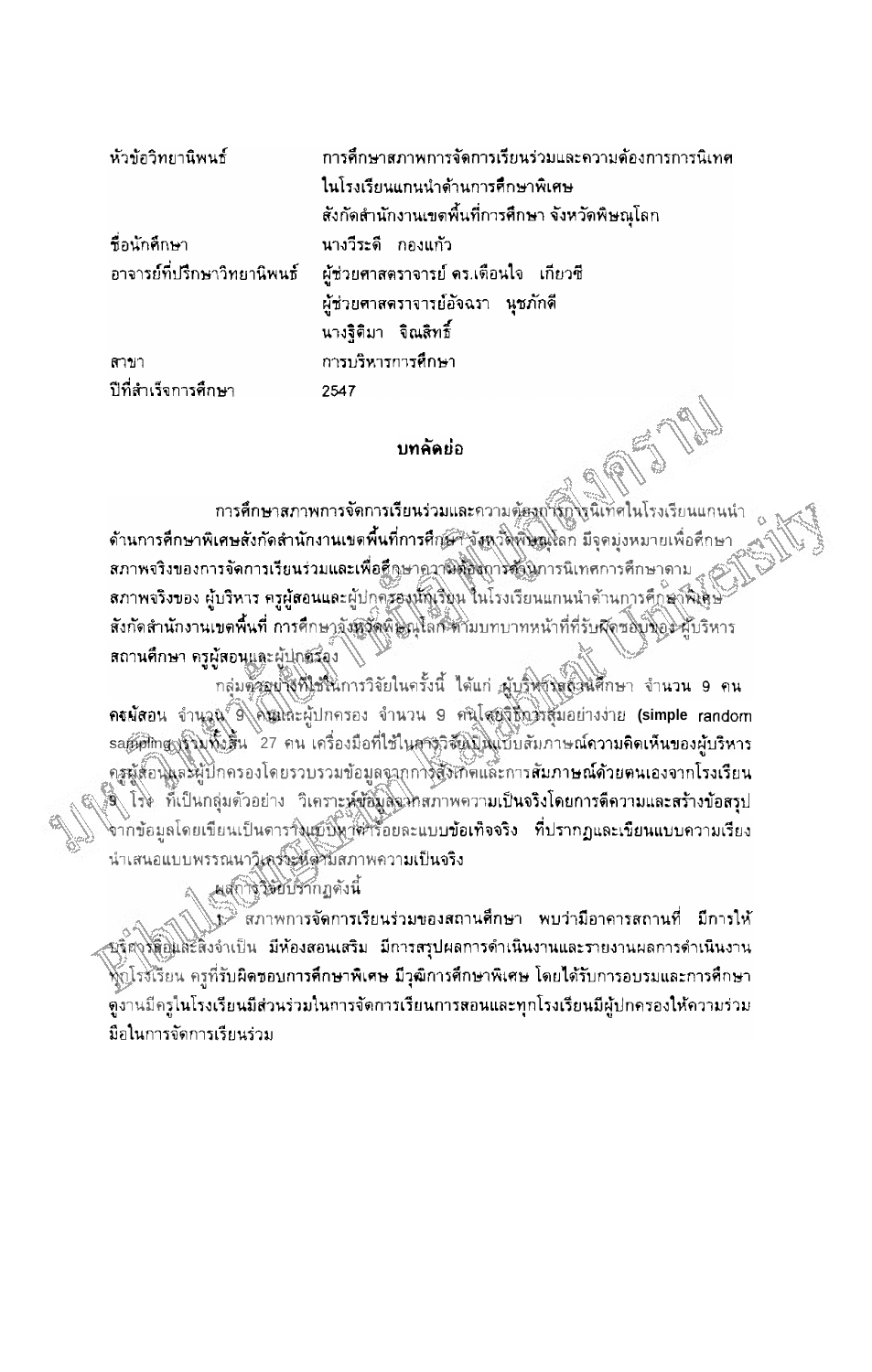# ่ 2. - ความต้องการด้านการนิเทศ พบว่า

2.1 ด้านการจัดการเรียนการสอน มีนโยบายการจัดการเรียนร่วมผู้บริหารและ ี ครูผู้สอนต้องการคำชี้แจง เกี่ยวกับนโยบายการจัดการเรียนร่วม ผู้ปกครองต้องการเพียงส่ง บุตรหลาน เข้าเรียน มีการประชาสัมพันธ์ ผู้บริหารและครูผู้สอนต้องการได้รับการสนับสนุนวิธีการ ี่ ประชาสัมพันธ์ ในรูปแบบต่างๆ และผู้ปกครองต้องการ ข้อมูลข่าวสารที่ชัดเจนเป็นแนวเดียวกัน มีการจัดสภาพ สิ่งแวดล้อมในโรงเรียนให้เอื้อต่อการจัดการเรียนการสอน ผู้บริหารและครูผู้สอน ด้องการจัดสถานที่ ที่เป็นสัดส่วนและเหมาะสมกับความต้องการของนักเรียนที่มีความต้องการพิเศษ ่ผู้ปกครองไม่มีส่วนร่วมในการจัดสภาพแวดล้อม มีการประสานงานกับหน่วยงานที่เกี่ยวข้อง ผู้บริหาร ้ต้องการความช่วยเหลือและคำแนะนำจากหน่วยงานต่าง ๆ เกี่ยวกับการศึกษาพิเศษครูผู้สอนดู้องการ ้พัฒนาความรู้จากหน่วยงานที่เกี่ยวข้องและผู้ปกครองค้องการความช่วยเหลือและตู<sub>้ใ</sub>ปนิะนิ่งจาก หน่วยงาน ต่าง ๆ มีการให้ความรู้แก่บุคลากรที่เกี่ยวข้องผู้บริหารต้องการให้มีการตั้งการไอ้บรมแก่ ดณะครูทุกคนอย่างทั่วถึง ครูผู้สอนต้องการให้มีการจัดการ อบรม การศึกษังดังวิน เกี่ยวกับการจัด ่การเรียนการสอนนักเรียนที่มีความต้องการพิเศษ

2.2 **ด้านหลักสูตรและการใช้หลัยสูต**ร<sub>์สา</sub>ผู้บุรีที่ลูงและครูผู้สอนต้องการหลักสูตร ้เฉพาะทางให้กับนักเรียนที่มีความต้องการพิเศษที่เรียนรัฐมุในโรงเรียน พร้อมทั้งต้องการให้ครูทูกตั้ง มีความเข้าใจในการจัดการเรียนร่วมและผู้ปก๊อรองคืองการเพียงให้โรงเรียนจัดตามความเหม็วลัสนั้

2.3 ด้านการจัดกิจกรุ่งมาโรเรียนศารสอน ผู้บริหารต้องหารการณ์โปรดากหน่วย งานที่จัดการเรียนการสอนโดยตรังหรือบุคลากรทางการศึกษาในการให้สถามรู้ คัรผู้สอนมีความ •ค้องการรูปแบบการจัดคิจที่ร่วมการใยนการสอนนักเรียนที่มีดาวิจัยตัวนิทวิพิเศษและผู้ปกครอง ด้องการให้ บุตรงล์ พิได้รับการยอมรับจากสังคม มีเพื่อขนเสรได้รับการพัฒนาอย่างเหมาะสม

82.4 ด้านสื่อและอุปกรณ์การเรียนการลอน ผู้บริหารต้องการงบประมาณในการ ขัดซึ่ง "ขั้งหา สื่อและอุปกรณ์ ครูผู้สอนต้องคารได้รับความรู้เกี่ยวกับกา**รใช้สื่อและอุปกรณ์การเรียน** คั้งรูสอนจากโรงเรียนเฉพาะทางหรือโรมิรัยในที่ตำเนินการเกี่ยวกับการศึกษาพิเศษและผู้ปกครอง ต้องการสื่อและอุปกรณ์ที่มีความเหมิงะสัมกับบุตรหลาน

2.5 ตัวนตัวรวัดผลประเมินผลผู้บริหารและครูผู้สอนต้องการได้รับการนิเทศ ้เกี่ยวกับการจัดผูลนี้ระโมมนัดที่ชัดเจนมีความเป็นมาตรฐานในแนวเดียวกันผู้ปกครองต้องการให้ บุตรหลานของดินใต้รับการพัฒนาตามแนวทางของโรงเรียน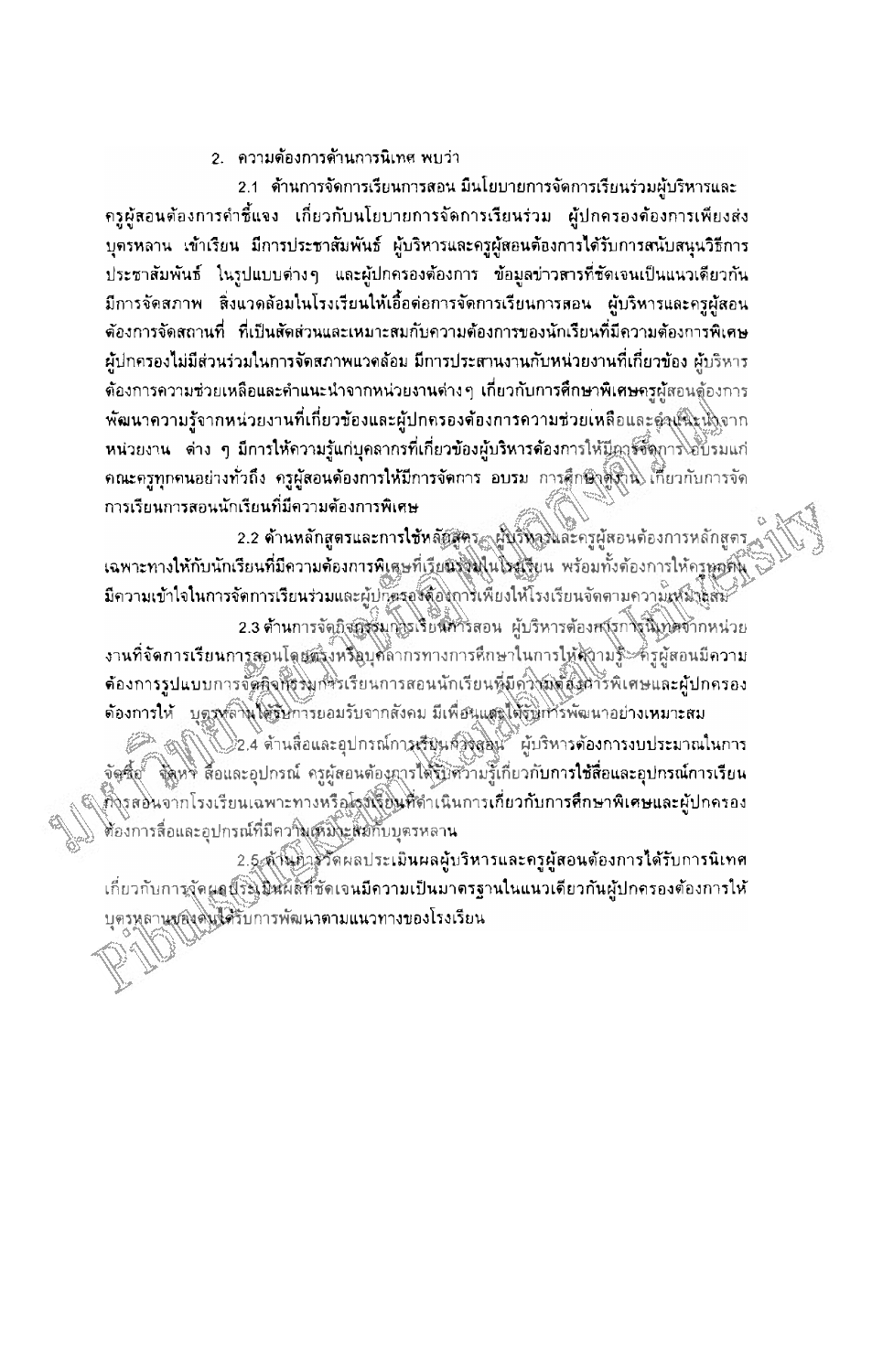Title STUDY lNCLUSlVE EDUCATIONAL CONDITIONS AND **SUPERVISIONAL**  NEEDS IN LEEDING SPECIAL EDUCATION SCHOOLS UNDER EDUCATIONAL SERVICE AREA **OFFICE PHITSANULOK** PROVINCE

Author **Mrs.veeradee** Kongkaew

2004

**Field**  Advisors Assistant Professor Dr. Tuanjai **Keawsii Assistant** Professor **Atchara Nootpakdee**  Mrs.Thitima Chinsit Educational Administration

**Year** 

#### **ABSTRACT**

**RAN** 

The **purposes** of this research were to study real conditions of co-learning management and to study needs for educational supervision of administrators and presents for their roles in the leading special educational schedis under educational service area office in **Phisanuloke** Province.

The sampling groups were 9 school administrators, 9 teacher and 9 parents. There were 27 **persons who were chosen by** simple random sampling. The instrument **used**  in the research **were** the interviewing forms and observation to **ask and interview those**  sampling groups tools 9 schools. Dates of real education were analyzed by percentage tables, then the real situations were written in descriptive

**Results from this research are as follows.** 

1. According to Inclusive Education, **the resutts** have been found that the building, media sewicing and **some** essentials contain additional teaching rooms, training the instructors, education tours and the summarized reports of the performances of every school. Each school has the qualified instructors to response for the **special** education. The instructors can participate in the teaching - learning management. The guardians **cooperate** in the inclusive education.

2. Supervision **needs** 

### 2.1 For learning management in **policy** : **Both administrators and**

teachers **needed** clearly descriptive policy but **the** parents **needed** just only the seats for their children in **schools.** The administrators and **the teachers** needed supports for information **advertising** methods and the parents needed to know what happens from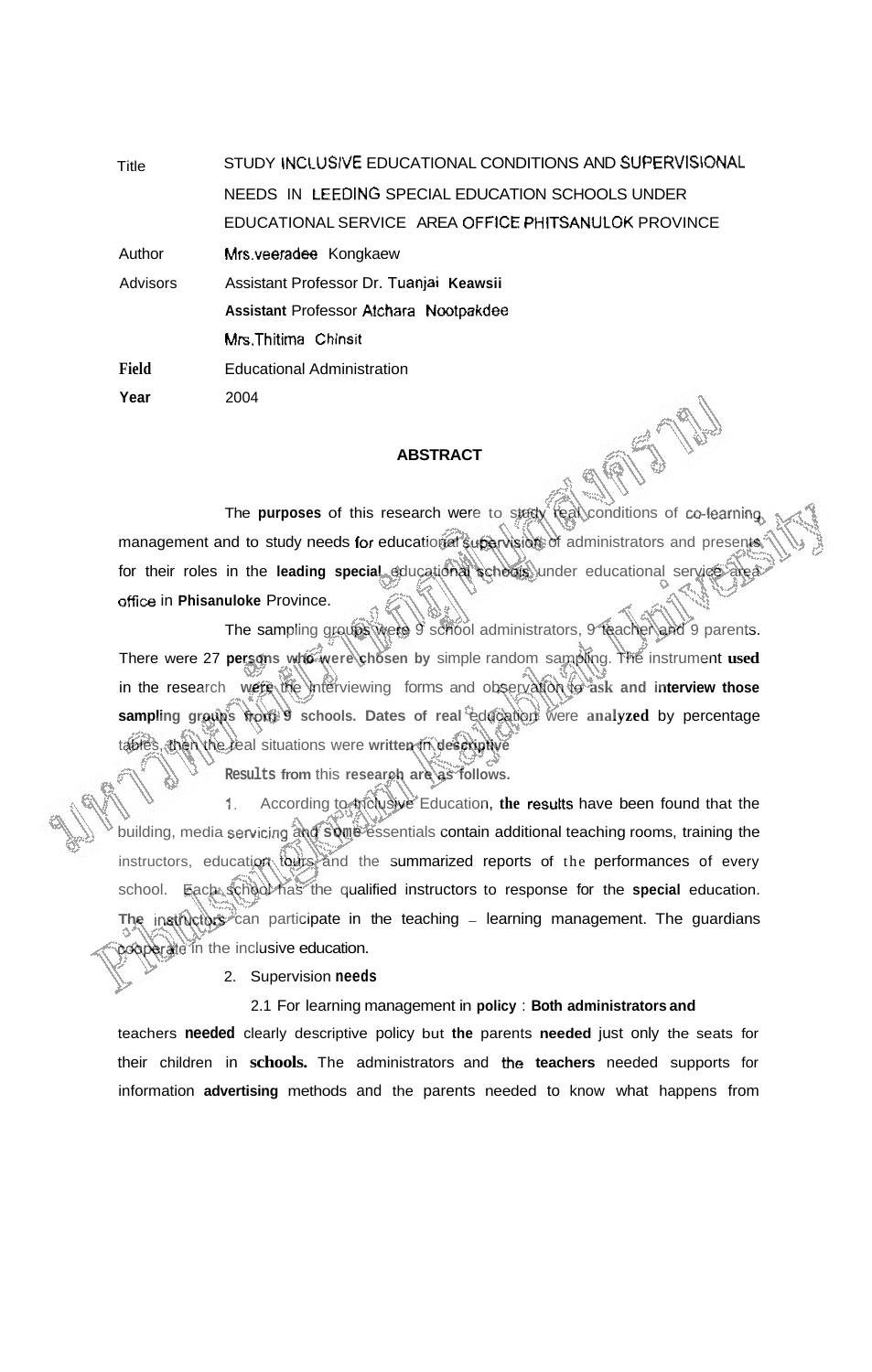information. For learning environment, the administrators and teachers needed advice how to organize learning areas to support needed of special education clutdren, but the parent did not take part for this activity. The administrators needed more advice about special education from other organization, the teachers needed more knowledge in teaching speciat education and the parents needed subsidies from other government sectors for their children. The teachers needed more training educational observation on special learning management.

2.2 For curriculum : Administrators and teachers needed specific curriculum of co-learning for special children and every teacher was well understanding in co-learning management, but the parents needed proper learning management for their children.

2.3 For learning activities : Administrators needed supervisions from direct supervisors and direct co-learning management unite The teachers needed co-learning activities for special education because the parents wanted their children were accepted from society.

2.4 For teaching media \\ administrators need budget for buying teaching instruments. The teachers needed more knowledge about how to us the instruments, the parents needed the instruments to be suitable for children. 2.5 For evaluation : The administrators and teachers needed to **be** 

supervised about measurement clearly and standardly. The parents needed their children were able to develop under school' policies.